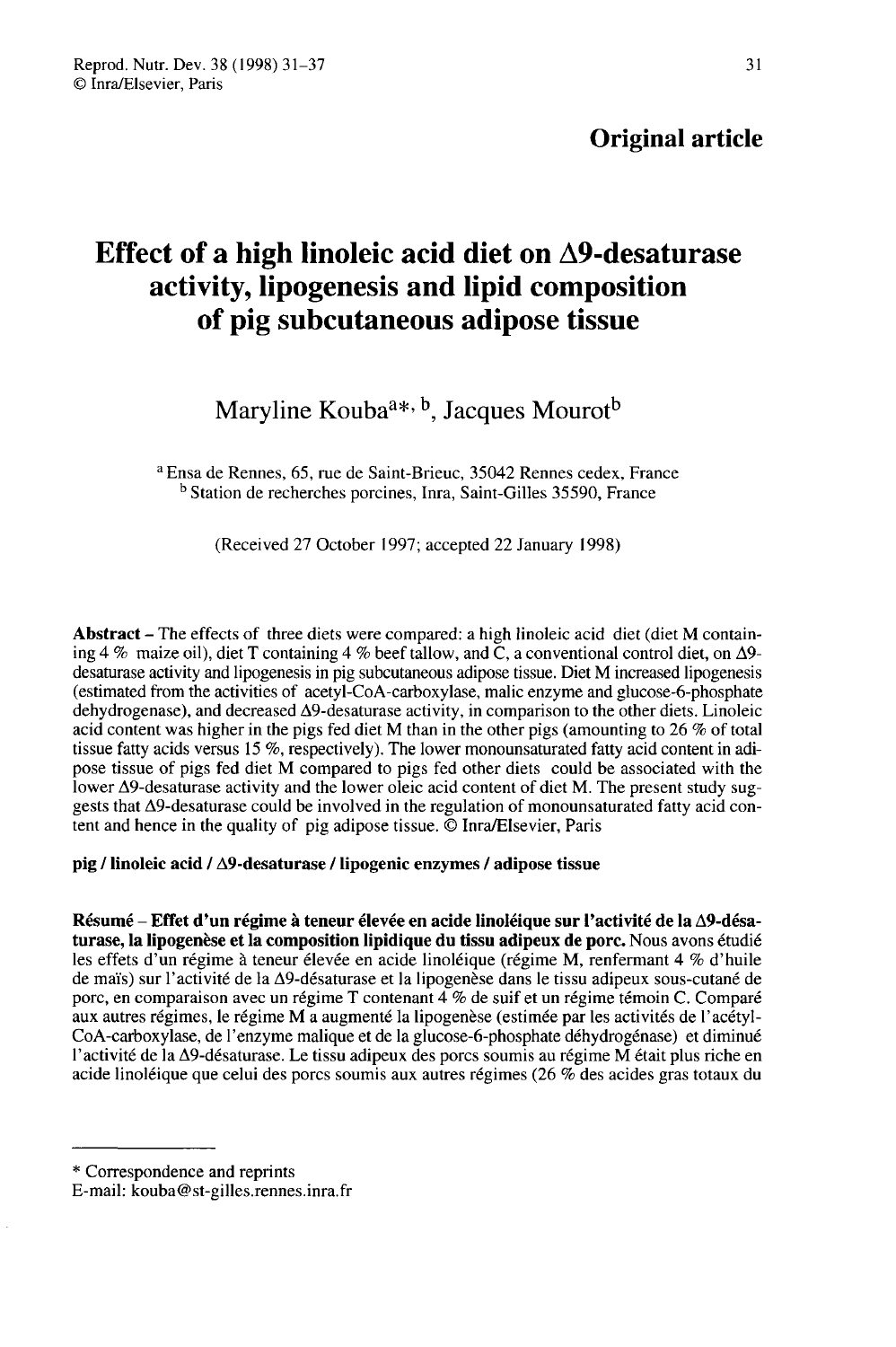tissu contre 15 %, respectivement). Nous avons observé une plus faible teneur en acides gras mono-insaturés du tissu adipeux des porcs soumis au régime M, due à la fois à une plus faible activité de la A9-désaturase chez ces porcs et à une plus faible teneur en acide oléique du régime M, par rapport aux autres régimes. Cette étude suggère un rôle potentiel de la A9-désaturase dans la régulation de la teneur en acides gras mono-insaturés du tissu adipeux de porc et par conséquent dans sa qualité. @ Inra/Elsevier, Paris

porc / acide linoléique / A9-désaturase / enzymes lipogéniques / tissu adipeux

# 1. INTRODUCTION

Oleic acid, the most abundant fatty acid in mammals, is synthesized from stearoyl-CoA by A9-desaturase (stearoyl-CoAdesaturase, EC 1.14.99.5). The activity of this enzyme is therefore an important determinant of the amounts of stearic acid and oleic acid, the most abundant fatty acid in pig tissue lipids [2, 14]. The adipose tissue is the only significant site of fatty acid synthesis in weaned pigs [22] and is also the main site of stearoyl-CoA desaturation [11]. The energy content of the diets used in swine production can be increased by adding fats, and such diets often present a high content of polyunsaturated fatty acids, especially linoleic acid. The dietary fatty acid composition is known to influence the quality of lean and fat tissues in pigs (review by Madsen et al. [15]). However, the effets of the high polyunsaturated fatty acid content of the diet on lipogenesis in the pig are poorly documented. Much is known about the repression of  $\Delta$ 9-desaturase by dietary linoleic acid in the rodent liver (review by Clarke and Jump [7]). However, only one study has been carried out on the effect of dietary fatty acids on A9-desaturase activity in pig adipose tissue [2], and these authors failed to show any significant effect of dietary linoleic acid on A9-desaturase activity in such tissue.

The aim of the present work was to investigate the effect of diets with high contents of linoleic acid (maize oil) or stearic acid (tallow) on the activity of enzymes involved in fatty acid synthesis and on  $\Delta$ 9-desaturase activity in pig adipose tissue.

#### 2. MATERIALS AND METHODS

#### 2.1. Animals and diets

Twenty-four castrated male pigs (Large White  $\times$  Pietrain) were housed in individual pens in environmentally controlled buildings under normal husbandry conditions. The animals were reared in compliance with national regulations for the humane care and use of animals in research. At 40 kg live weight, the pigs were allocated within litter to one of three diets C, T or M ( $n = 8$  per diet). The amount administered between 40 and 100 kg live weight was weight-based and ranged from 1.9 kg for 40 kg live weight to 2.8 kg feed/day for pigs weighing 75 kg or more. The diets were isocaloric (3 100 kcal ME/kg) and formulated to contain 17 % crude protein and 0.8 % lysine. The control diet C was purchased from a commercial feed manufacturer (Glon S.A., Pontivy 56 302, France). The experimental diets M (maize) and T (tallow) contained 4 % of maize oil and 4 % of tallow, respectively. Maize oil was chosen because of its high percentage of linoleic acid. The diet compositions are shown in *tables I* and II.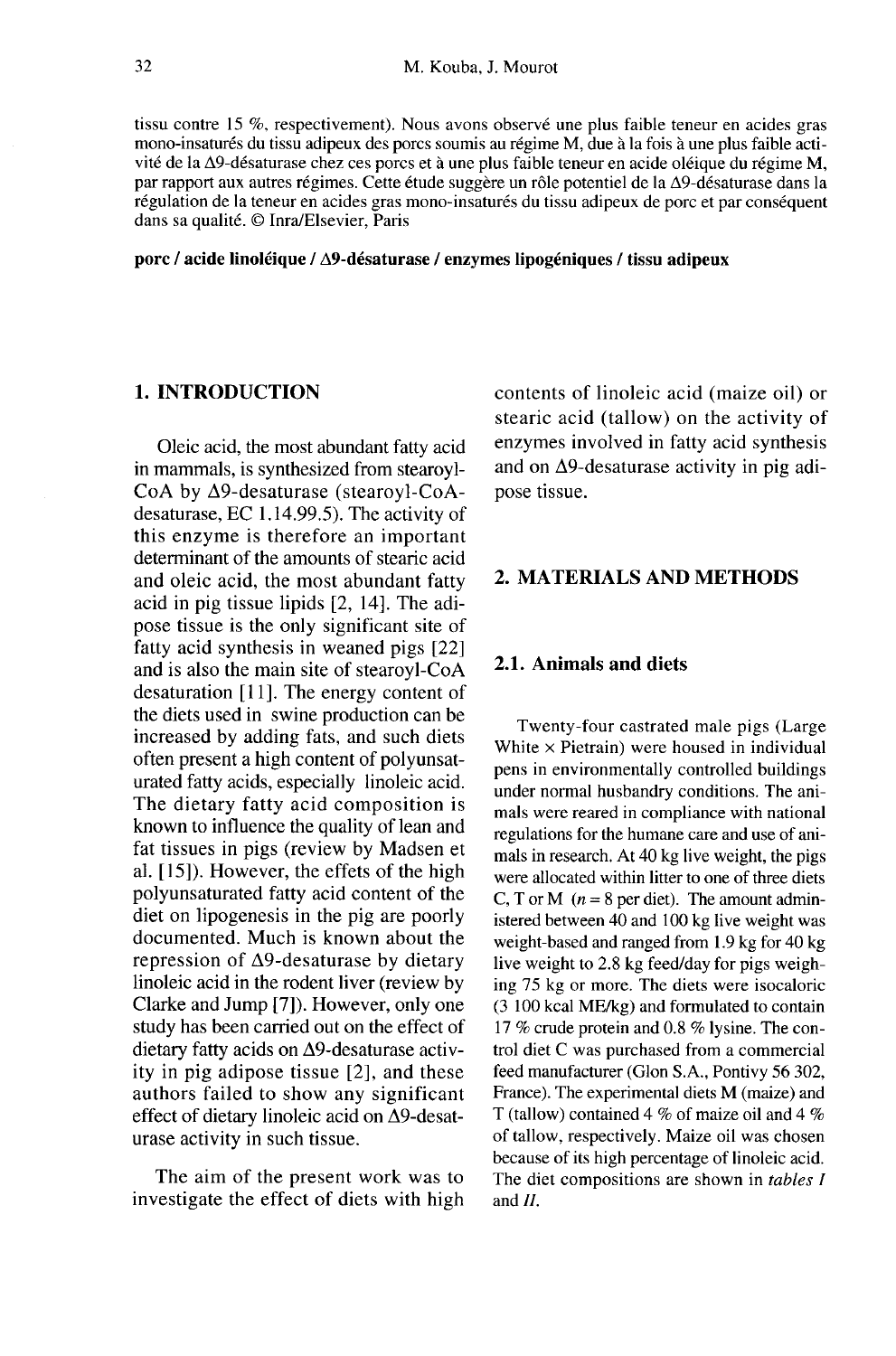Table I. Composition of control and experimental diets.

|                                   | Treatment           |                              |                             |  |
|-----------------------------------|---------------------|------------------------------|-----------------------------|--|
|                                   | Control<br>(diet C) | Tallow<br>$(\text{dict } T)$ | Maize<br>$(\text{dict } M)$ |  |
| Composition, $g/100 g$            |                     |                              |                             |  |
| Ground wheat                      | 24.00               | 24.00                        | 24.00                       |  |
| Ground barley                     | 24.00               | 24.00                        | 24.00                       |  |
| Soybean meal (48 % crude protein) | 23.00               | 21.50                        | 21.50                       |  |
| Ground yellow maize               | 15.00               |                              |                             |  |
| Decorticated oat                  |                     | 17.50                        | 17.50                       |  |
| Wheat bran                        | 05.00               | 04.00                        | 04.00                       |  |
| Treacle                           | 03.00               |                              | 03.00                       |  |
| Beef tallow '15'                  | 02.00               | 04.00                        |                             |  |
| Maize oil                         |                     |                              | 04.00                       |  |
| Ground limestone                  | 01.40               | 01.80                        | 01.80                       |  |
| Dicalcium phosphate               | 01.20               | 01.70                        | 01.70                       |  |
| Vitamin mix                       | 00.50               | 01.00                        | 01.00                       |  |
| Salt                              | 00.50               | 00.50                        | 00.50                       |  |
| L-HCl lysine                      | 00.08               | 00.08                        | 00.08                       |  |

Table II. Proximate analysis of the experimental diets.

|                                               | Treatment                     |                             |                             |
|-----------------------------------------------|-------------------------------|-----------------------------|-----------------------------|
|                                               | Control<br>$(\text{dict } C)$ | Tallow<br>$(\text{det } T)$ | Maize<br>$(\text{dict } M)$ |
| Proximate analysis                            |                               |                             |                             |
| Crude proteins, %                             | 17.2                          | 17.1                        | 17.0                        |
| Energy (kcal ME/kg)                           | 3059                          | 3109                        | 3149                        |
| Fat, %                                        | 5.0                           | 5.5                         | 5.3                         |
| Cholesterol content $(mg/100 g \text{ diet})$ | 156                           | 109                         | 75                          |
| Fatty acid composition,                       |                               |                             |                             |
| $g/100 g$ diet                                |                               |                             |                             |
| C14:0                                         | 0.04                          | 0.10                        | trace                       |
| C16:0                                         | 0.96                          | 1.16                        | 0.58                        |
| C16:1                                         | 0.05                          | 0.11                        | trace                       |
| C18:0                                         | 0.41                          | 0.61                        | 0.08                        |
| C18:1                                         | 1.52                          | 1.71                        | 1.19                        |
| C18:2                                         | 1.50                          | 1.21                        | 2.93                        |
| C18:3                                         | 0.11                          | 0.07                        | 0.09                        |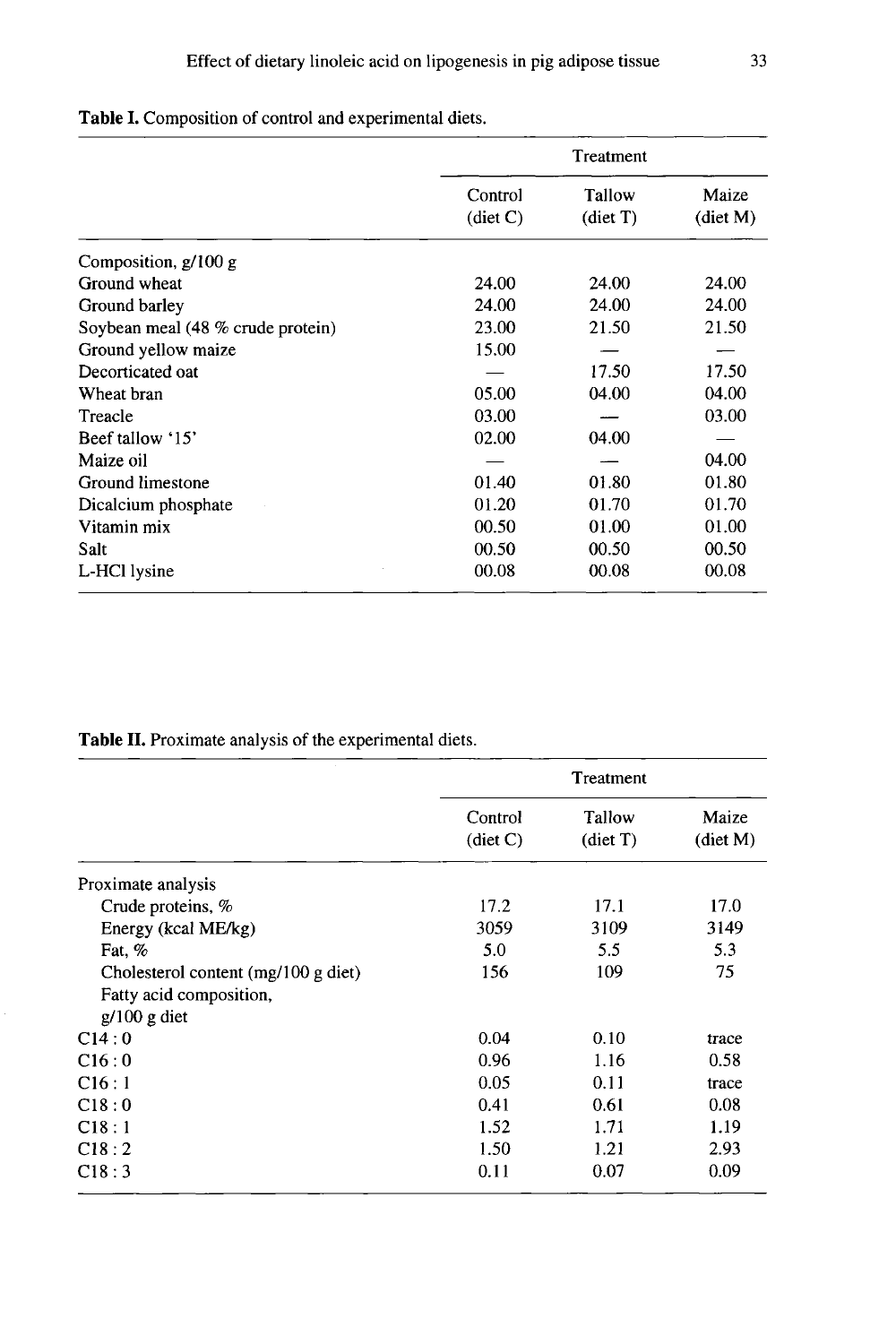# 2.2. Data collection

The pigs were electrically stunned and exsanguinated when they reached 100 kg live weight.

Immediately after slaughter, two samples were taken from the subcutaneous adipose tissue (at the 15th-16th rib level). One sample was immediately processed for enzyme activity measurements. The other sample was frozen in liquid nitrogen and stored at  $-80$  °C until lipid extraction and analysis.

#### 2.3. Enzyme analysis

The activities of acetyl-CoA-carboxylase (ACC, EC 6.4.1.2), malic enzyme (ME, EC 1.1.1.40) and glucose-6-phosphate dehydrogenase  $(G-6-PDH, EC 1.1.1.49)$  in the subcutaneous adipose tissue were determined. Weighed amounts of adipose tissue were homogenized in 0.25 M sucrose buffer and centrifuged at 30 000 g for 40 min. The supernatants were analyzed for malic enzyme and glucose-6-phosphate dehydrogenase, using a modification [10] of the methods of Fitch et al. [8] and Hsu and Lardy [12], respectively. NADPH formation was measured at  $37 \text{ °C}$  by absorbance at 340 nm. Acetyl-CoA-carboxy-<br>lase was assayed by the  $H^{14}CO_3$ - fixation Momogenized in 0.25 M sucrose buffer and<br>centrifuged at 30 000 g for 40 min. The super-<br>natants were analyzed for malic enzyme and<br>glucose-6-phosphate dehydrogenase, using a<br>modification [10] of the methods of Fitch et<br>al method [3-5].

A9-desaturase activity was measured in microsomes extracted from the subcutaneous adipose tissue as described in the method of Kouba et al. [14]. The activity was determined by measuring the conversion of  $[{}^{14}C]$ stearic acid into  $[$ <sup>14</sup>C]oleic acid.

#### 2.4. Lipid extraction

The lipids were extracted from the subcutaneous adipose tissue and diets using chloroform/methanol (2:1), according to the method of Folch et al. [9]. The extracts were taken to dryness under vacuum on a rotary evaporator.

#### 2.5. Fatty acid composition

Fatty acid methyl esters were prepared with boron fluoride methanol according to Morrison and Smith [ 19] and analysed on a Di 200

gas chromatograph (Delsi, Paris, France) (capillary column CW 20 M, temperature: 180 °C, hydrogen pressure: 0.5 bar), using margaric acid as internal standard. The oven, detector and injector temperatures were maintained at 180, 240 and 220  $^{\circ}$ C, respectively. Retention time and peak areas were determined using an ordinat software (Nelson Analytical, Inc, San Jose, U.S.A.).

#### 2.6. Statistical analysis

The effect of the diet on the different param eters was tested using the one-way analysis of variance (ANOVA procedure of SAS [23]).

#### 3. RESULTS AND DISCUSSION

We did not observe any differences in growth or at slaughter that could be attributed to diet.

Acetyl-CoA-carboxylase (ACC), malic enzyme, glucose-6-phosphate dehydrogenase and A9-desaturase activities are presented in table Ill.

ACC catalyses the first step in the fatty acid biosynthetic process. There is considerable evidence that this enzyme has a key role in the regulation of fatty acid biosynthesis in animal tissues and ACC is generally considered as a rate-limiting enzyme of lipogenesis in animals [21] especially in pigs [17, 24]. Malic enzyme and glucose-6-phosphate dehydrogenase are the main enzymes involved in supplying NADPH for the reductive biosynthesis of fatty acids [26, 27]. ACC and ME activities were significantly higher in the adipose tissue of pigs fed diet M which contained more linoleic acid. Total lipid content was also significantly higher (P < 0.05) in the adipose tissue of pigs fed diet M compared to diet C and T (69.44  $\pm$ 2.8 % versus  $65.10 \pm 3.12$  and  $63.66 \pm 1.2$ 3.78 %, respectively). These results agreed with previous results obtained in the pig[1, 20, 25] and in rat adipose tissue ([25]; review by Chilliard [6]) but contrast with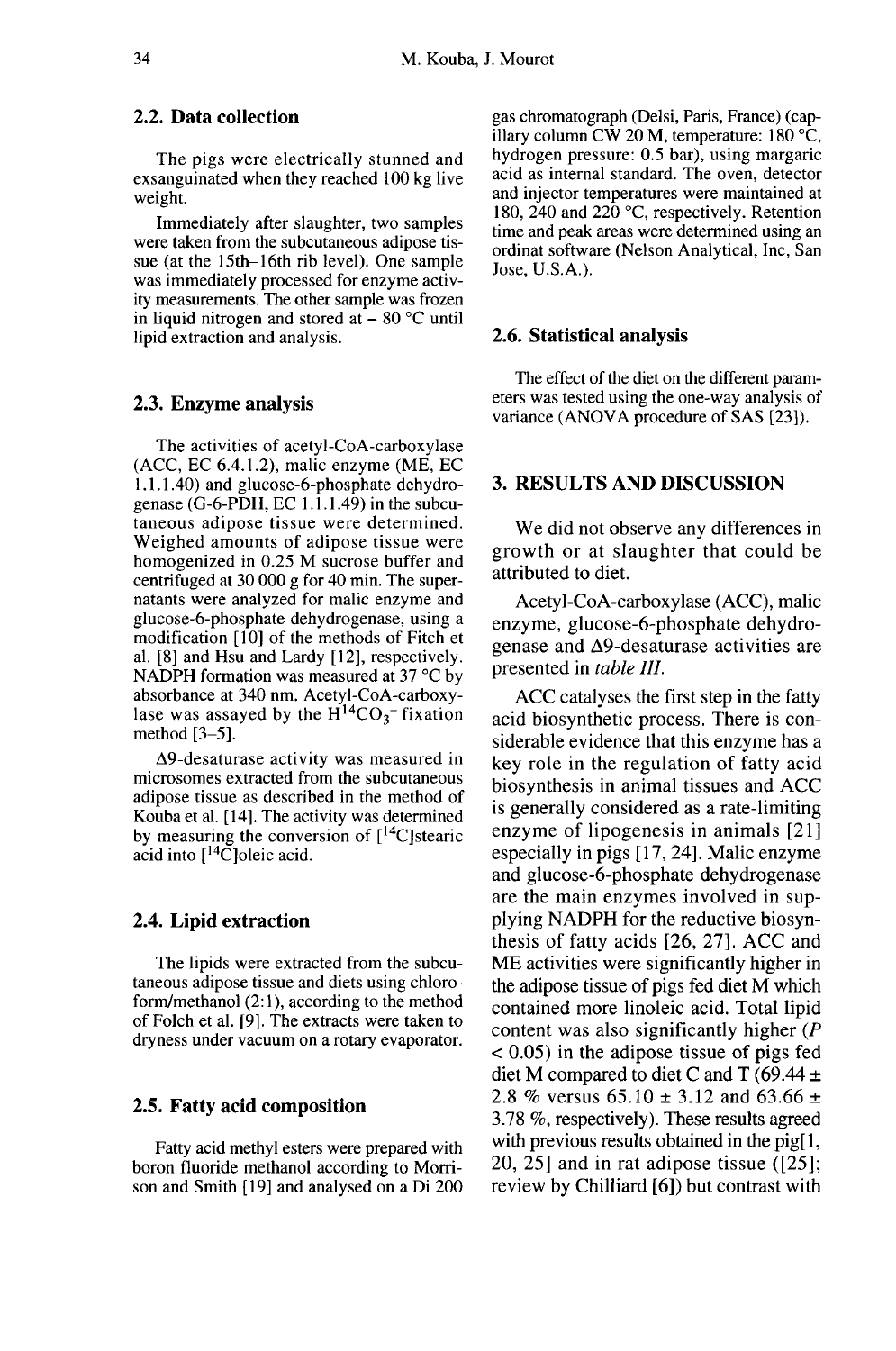| Item                               | Treatments          |                    |                                 | <b>RSD</b> | Diet      |
|------------------------------------|---------------------|--------------------|---------------------------------|------------|-----------|
|                                    | Control<br>(diet C) | Tallow<br>(diet T) | Maize oil<br>$(\text{dict } M)$ |            | effect    |
| <b>ACC<sup>y</sup></b>             | 9.00 <sup>a</sup>   | 7.41 <sup>a</sup>  | 12.1 <sup>b</sup>               | 2.32       | P < 0.002 |
| ME <sup>x</sup>                    | 241 <sup>a</sup>    | 239 <sup>a</sup>   | 435 <sup>b</sup>                | 73         | P < 0.001 |
| $G-6-PDHx$                         | 162 <sup>a</sup>    | 151 <sup>a</sup>   | 182 <sup>a</sup>                | 42         | <b>NS</b> |
| $\Delta$ 9-desaturase <sup>w</sup> | 26.8 <sup>a</sup>   | 28.7 <sup>a</sup>  | 20.9 <sup>b</sup>               | 3.41       | P < 0.02  |

**Table III.** Lipogenic enzyme activities and  $\Delta$ 9-desaturase activity in subcutaneous adipose tissue of pigs fed control or experimental diets.

y Expressed as nmol HCO3<sup>-</sup> incorporated per min per mg protein; <sup>x</sup> expressed as nmol NADPH formed per min per mg protein; " expressed as nmol oleic acid formed per hour per mg protein.

Results are the mean of data from eight pigs.

Means in the same row with no superscripts in common differ  $(P < 0.05$  or less); NS: not significant.

those obtained in the rodent liver ([25]; review by Chilliard [6]; review by Clarke and Jump [7]). This opposite effect of diet on lipogenesis in the adipose tissue compared to that in the liver suggests tissuespecific responses to dietary fat sources.

A9-desaturase activity was lower in the adipose tissue of pigs fed diet M rather than diet T. To our knowledge, this is the first report of an inhibitory effect of linoleic acid on A9-desaturase in pig adipose tissue, although the inhibition of  $\Delta$ 9desaturase activity by dietary linoleic acid in rodent liver is well established ([13]; review by Clarke and Jump [7]). Buller and Enser [2] failed to show any signifi cant repressive effect of dietary linoleic acid on A9-desaturase activity in pig adipose tissue probably because the duration of treatment was too brief (6 d) in their experiment. However, A9-desaturase activity in pig adipose tissue seems to be less sensitive to dietary linoleic acid than the enzyme activity in rodent liver. In fact, the 27 % decrease in  $\Delta$ 9-desaturase activity observed in the present study is much lower than the 70-80 % decrease in desaturase activity obtained in the rat liver under similar experimental conditions [13]. It should however be noted that the pigs in our study were subjected to diet M for more than 8 weeks, whereas the rats had received an equivalent diet for 2 weeks. So, it is possible that there was more suppression of the enzyme activity weeks. So, it is possible that there was<br>more suppression of the enzyme activity<br>earlier.

The influence of the linoleic acid content of the diet on the fatty acid composition of the subcutaneous adipose tissue is illustrated in *figure 1*. The fatty acid composition of pig adipose tissue is known to reflect the fatty acid composition of the diet [18, 20] and as expected, the linoleic acid content of the adipose tissue of pigs fed diet M was higher than that of the adipose tissue of pigs fed other diets (26 % versus 15 %, respectively). Moreover, the oleic acid content in the adipose tissue of pigs fed diet M was lower than that of pigs receiving the other diets (36.5 % versus 46 %, respectively). This result agreed with previous results [16, 20]. This lower percentage of oleic acid could be related both to the lower oleic acid content of diet M and to the lower A9-desaturase activity in the adipose tissue of pigs fed diet M.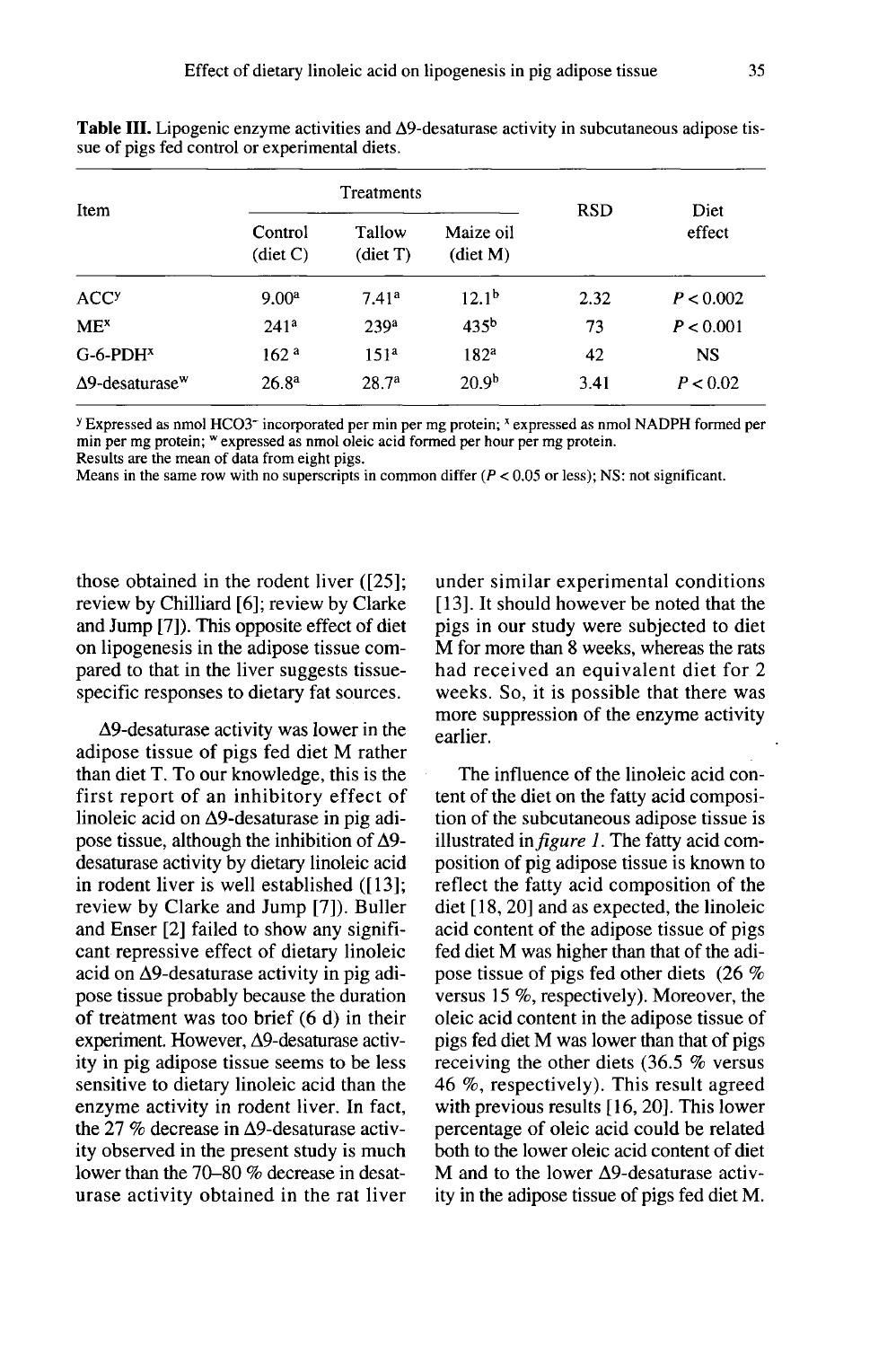

**Figure 1.** Fatty acid composition of subcutaneous adipose tissue lipids of pigs fed control or experimental diets. Results are the mean  $\pm$  SD of data from eight pigs; \* P < 0.05, comparison of diet M with diets C and T.

# 4. CONCLUSION

In summary, our results indicated that the lipogenic response of pig adipose tissue to dietary linoleic acid contrasted with the response observed for  $\Delta$ 9-desaturase activity.

The present study suggested that  $\Delta$ 9desaturase may be involved in the regulation of monounsaturated fatty acid content and hence in the quality of pig adipose tissue.

### **REFERENCES**

- [1] Allee G.L., Romsos D.R., Leveille G.A., Baker D.H., Lipogenesis and enzymatic activity in pig adipose tissue as influenced by source of dietary fat, J. Anim. Sci. 35 (1972)41-47.
- [2] Buller K.J., Enser M., The effect of food intake and dietary fatty acids on the activity of stearoyl-CoA desaturase in pig adipose tissue, J. Agri. Sci. Camb. 106 (1986) 601-609.
- [3] Chakrabarty K., Leveille G.A., Influence of periodicity of eating on the activity of various

enzymes in adipose tissue, liver and muscle of the rat, J. Nutr. 96 (1968) 76-82.

- [4] Chakrabarty K., Leveille G.A., Acetyl-CoAcarboxylase and fatty acid synthetase activities in liver and adipose tissue of meal-fed rats, Proc. Soc. Exp. Biol. Med. 131 (1969) 1051-1059.
- [5] Chang H.C., Seidman I., Teebor G., Lane D.M., Liver acetyl-CoA-carboxylase and fatty acid synthetase: relative activities in the normal state and in hereditary obesity, Biochem. Biophys. Res. Commun. 28 (1967) 682-686.
- [6] Chilliard Y., Dietary fat and adipose tissue metabolism in ruminants, pigs and rodents: a review, J. Dairy Sci. 76 (1993) 3897-3931.
- [7] Clarke S.D., Jump D.B., Regulation of gene transcription by polyunsaturated fatty acids, Prog. Lipid Res. 32 (2) (1993) 139-149.
- [8] Fitch W.M., Hill R., Chaikoff I.L., The effect of fructose feeding on glycolytic enzyme activities of the normal rat liver, J. Biol. Chem. 234 (1959) 1048-1051.
- [9] Folch J., Lee M., Sloane-Stanley G.H., A simple method for the isolation and purification of total lipids from animal tissues, J. Biol. Chem. 226 (1957) 497-509.
- [10] Gandemer G., Pascal G., Durand G., Lipogenic capacity and relative contribution of the different tissues and organs to lipid synthesis in male rat, Reprod. Nutr. Dev. 23 (1983) 575-586.